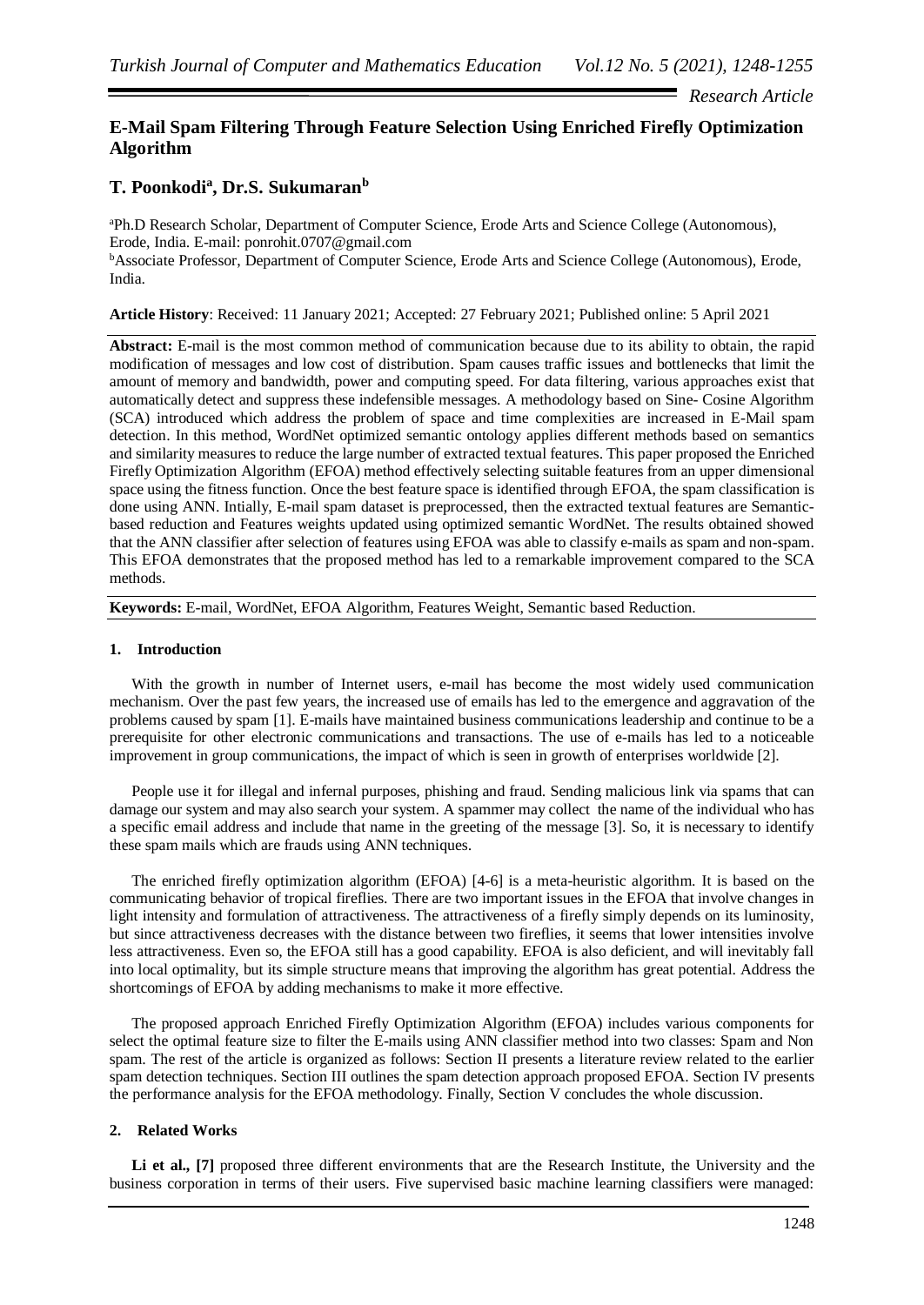Naive Bayes, J48, IBK, Radial Basis Function Network (RBF-Network) and Library for Support Vector Machines (Lib-SVM). The result of the classification outcome indicates that the decision tree and support vector machines can produce better results than the other classifiers involved in this study [5].

**Mallik et al., [8]** proposed text parsing in the field of spam filtering to parse text that is embedded in junk mail. The Naıve Bayesian (NB) classification algorithm is used to construct the template and the R tool is used for the pre-processing step. This method identified the most commonly used topics more unused topics in spam emails. This approach could be used with various algorithms in order to obtain best results. It could also be utilized with hybrid algorithms to get the best results. Moreover, the orange software could be used to find out the outcome of each algorithm in a short period of time. After that, it might be developed into system of actual environment and organizational system.

**Zhang et al., [9]** proposed an automated detection approach specific to Chinese e-business websites by using the URL and functionality specific content of the website. Four machine learning classifiers were used, including RF, Sequential Minimum Optimization (SMO), logistic regression, and Naïve Bays (NB), and their results were evaluated using Chi-square statistics.

**Laorden et al., [10]** proposed the importance of finding anomalies discovery in UBE filtering to reduce the requirement for classification UBEs. Their work again analyzes an anomaly-based UBE screening approach that uses a data minimization approach that reduces pre-processing while maintaining information on the relevance of email messages to the nature of email. More recently, many task aimed at studying the suitability of various machine learning approaches including K-Nearest Neighbors (KNN), SVM, NB, neural networks, and others, to spam and malware email filtering, due to the ability of such viewpoint to learn, adapt, and generalize.

Awad & Foqaha [11] proposed a hybrid algorithm to optimize the rbf neural network and the particle swarm(HC-RBFPSO) for the classification spam emails. They used the particle swarm optimization algorithm to enhance the parameters of Radial Basis Function Neural Networks (RBFNN) based on PSO's scalable heuristic research. They split the dataset of spambase into 70% training set and 30% testing set. The experiments are measured using a different number of coverages from 10 to 50. The accuracy achived was 91:4% for the set of tests which concluded that the hybrid approach performed well compared to other algorithms tested on the same dataset.

**Vyas et al., [12]** offered alternative classification techniques using WEKA to filter spam mails. The technique of Naive Bayes demonstrated the apparent accuracy and least time among others. This paper provides a comparative review of all procedures in terms of accuracy and as well as the busy time is generated.

## **3. Proposed Methodology**

EFOA based spam detection method is described in detail to address the problem of space and time complexities are increased and improve the E-Mail spam filtering. A critical step in the spam filtering of E-Mail is to find good feature selection and representation. The optimized semantic WordNet ontology is introduced for reducing the extracted textual feature and representation of updating weighted feature. It enhances the accuracy of spam filtering with high dimensionality of E-mail. Figure 1 shows the architecture of EFOA.



**Figure 1.** Architecture of EFOA based ESF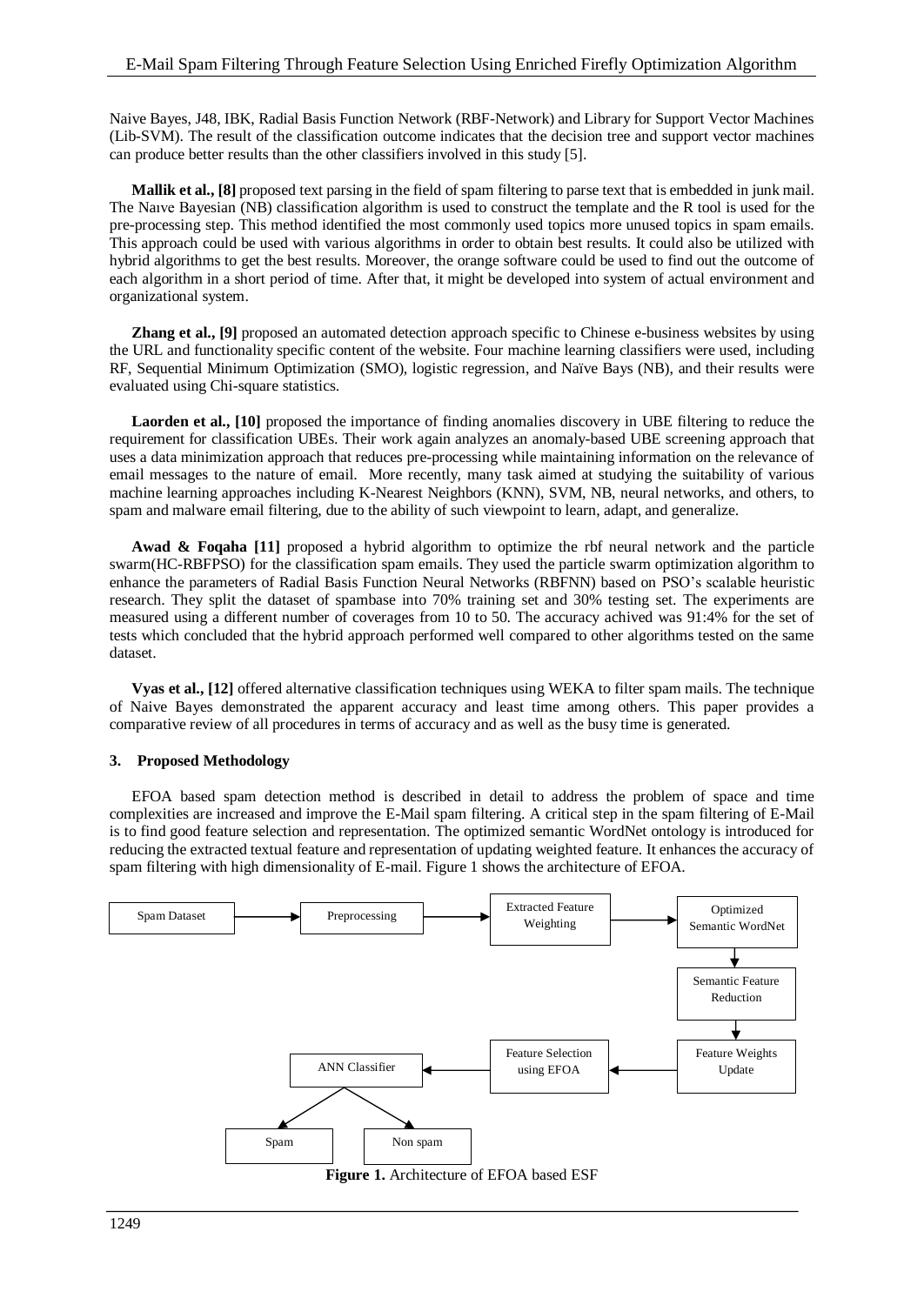#### **3.1 Preprocessing**

In pre-processing, tokens are extracted and the nonrelevant tokens such as numbers and symbols are elliminated. The tokens are deleted from the body and subject matter of the Email. Following this, the stop words are removed. For more data cleansing, refer to WordNet as the Natural language Processing tool. WordNet is a optimize semantic network of words and there synonyms, antonyms, hyponyms, hypernyms, meronym and many more relations between words, which arrange English words into collection of synonyms called optsynsets [13]. Once an electronic document has been pre-processed, electronic messages may be represented by:

$$
d_i = [(t_1, w_1), (t_1, w_1) \dots, (t_n, w_n)]
$$
\n(3.1)

where, each term 't' is regarded as a feature that has a matching weight 'w' in a given outcome.

#### **3.2. Feature Extraction and Calculate Feature Weighting**

The weight of the retrieved feature, in which every term 't' is weighted by a weight 'w' using the reverse document frequency and term frequency (TF-IDF) method. The frequency of the term indicates how many times the term 't'appears in the Email document 'd' as indicated in the Eq. (3.2).

$$
tf(t, d) = (f_d(t))/\max[f_d(t)])
$$
\n(3.2)

when  $f_d(t)$  is the frequency for the title 't' in e-mail. It measures the rarity of a certain term throught the document by means of equation (3.3).

$$
IDF(t) = \log(N/df_t) \tag{3.3}
$$

where df<sub>t</sub> is a number of e-mails with heading 't', and 'N' represent the total number of e-mails. Lastly, the TF-IDF is calculated following the multiplication of Eqs. (3.2) and (3.3):

$$
W = tf(t, d)IDF(t)
$$
\n(3.4)

#### **3.3 Feature Reduction using Semantic Approach**

In this process, synonyms for each feature are extracted, and then extracted features are replaced by their synonym ensemble concepts. In addition to extracting synonyms from each term, the hypernymous/hyponymic relationships are considered through the WordNet semantic optimization [21,13]. Word-to-word similarity is measured through various semantic similarity measures.

## **3.3.1 Semantic-based Reduction**

The optimized semantic WordNet used as a method that stores the different forms of a word like such as English names, adjectives, verbs and adverbs to all synonyms. These synonyms are referred to as optsynsets, which are related to each other by semantic relationships. In semantic-based reduction, synonyms set of each term in the Email are used to group the terms that have common synonyms. The hyponymic relationships refers to ''is a kind of" or ''is a", which connect new general optsynsets to specific ones, while the hypernymic link represents the converse of the hyponymic relation. After applying semantic relationships, various optimized semantic similarity measurements are applied to increase the rate of reduction rate for the features.

#### **Path based Measurements**

Steps based on path [20] are based on the length of path between two concepts. Three versions of similarity measure versions are tested for their performances that are path length measurement, WUP measurement and LCH measurement.

Path Length computes the semantic similarity of a concept pair by counting the number of nodes along the shortest path among concepts in WordNet's 'is-a' hierarchies. The path-like score is converse correlated with the number of nodes along the shortest path between the two words. Therefore, the equivalent metric equation is as follows: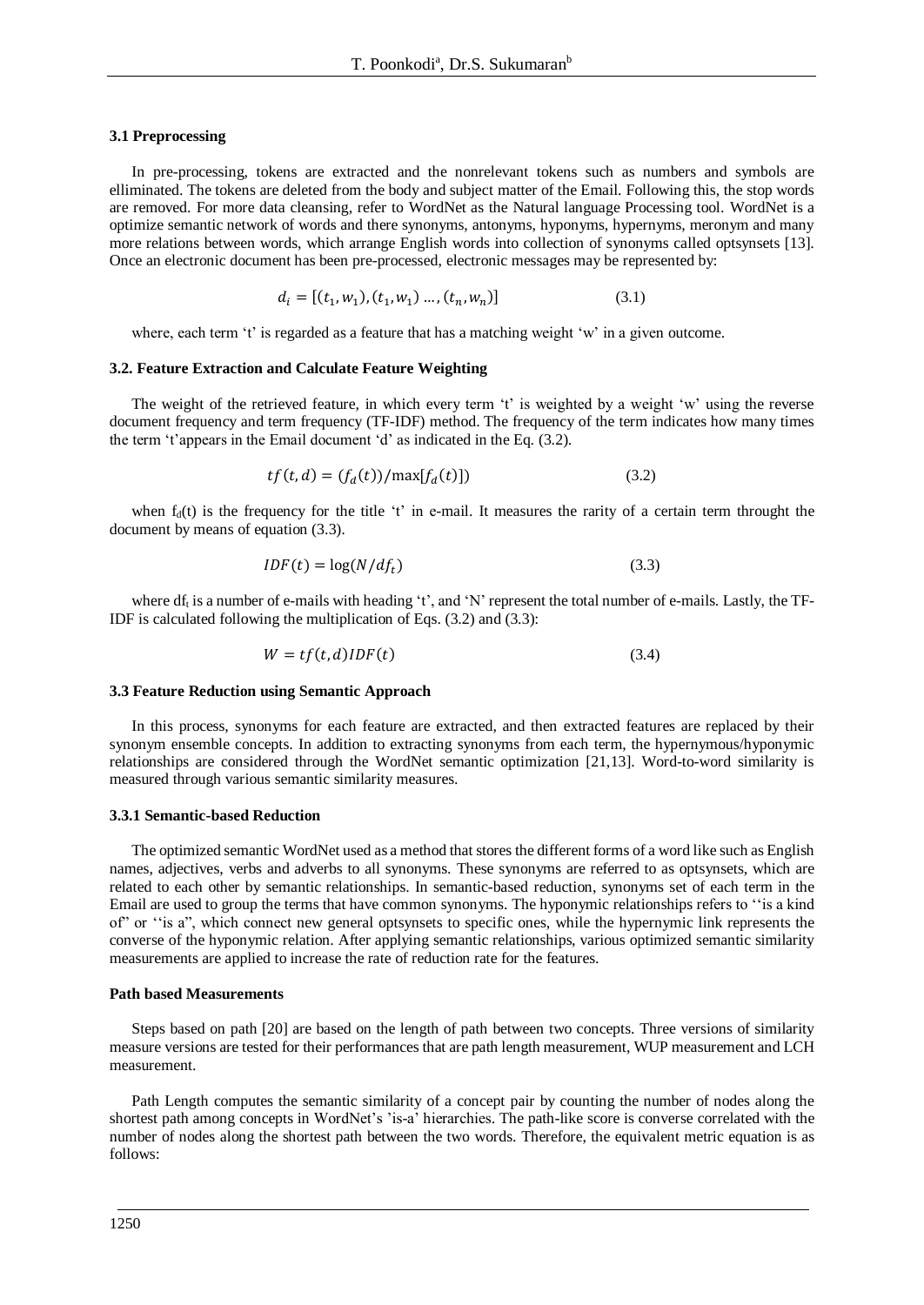$$
PATH(t_1, t_2) = \frac{1}{length(t_1, t_2)}
$$
\n(3.5)

where  $t_1$  and  $t_2$  are either terms.

WUP measurement calculate similarity by examine the depths of the both terms in optimized semantic WordNet with the depth of the least common subsume (LCS) as shown the given equation:

$$
WUP(t_1, t_2) = \frac{2\left(\frac{depth(LCS(t_1, t_2))}{depth(t_1) + depth(t_2)}\right)}{(3.6)}
$$

Where the lowest common subsume (LCS) is the most specific common ancestor between two optsynsets  $(t_1, t_2)$ .

Leacock and Chodorow measure (LCH) obtain the shortest path-length among two concepts, and according to the given equation then scales the outcome value by the maximum depth found in the ''is–a" hierarchy.

$$
LCH(t_1, t_2) = -\log \frac{\text{length}(t_1, t_2)}{\text{2} \text{Max}(\text{depth})}
$$
\n(3.7)

The information Content (IC) provides an indication of the specific nature of the concept[18]. An IC measurements is the Resnik measurement which calculates the information content of the least common subsume (LCS) of the two terms, using the given equation:

$$
Rensik(t_1, t_2) = IC(LCS(t_1, t_2))
$$
\n(3.8)

The IC for a term (t) is defined as:

$$
IC(t) = -logP(t) \tag{3.9}
$$

when P(t) the probability of a term (t) in a given messages with (N) separate terms.

$$
P(t) = \frac{frequency(t)}{N}
$$
\n(3.10)

Relationship measurement: A different type of relationship measurement has been applied, namely HSO (Hirst and St-Onge)[16]. The HSO measurement estimates relation between the search terms by the journey distance between the nodes. The number of rework in the direction of the path linking two terms and the enable it of the path. The HSO function reads as follows:

$$
HSO(t_1, t_2) = C - PATH(t_1, t_2) - K * dir \tag{3.11}
$$

where dir is the number of directional changes from two terms t1 to t2, and C, K are constants whose values are based on experiments.

#### **3.4. Update of Feature Weights**

After obtaining the reduced functionality is achieved, a new weight is given to the terms depending on the optimized semantic similarity metric applied. Once the semantic measure is computed, a match between two terms is generated. If that distance is below a certain threshold, then the weight of this term is refreshed with a new weight value computed by:

$$
F = (w_i, w_j)X(1 - dist_{ij})
$$
\n(3.12)

In which w<sub>i</sub> and wj are the weights (TF-IDF) of two terms i, j and  $dist_{ij}$  is the length of similarity between the two terms.

## **3.5. Enriched Firefly Optimization Algorithm for Feature Selection**

All fireflies in the search area is performed with a random number in the [0,1] range. The of Each firefly's position is computed with the eq.(3.13)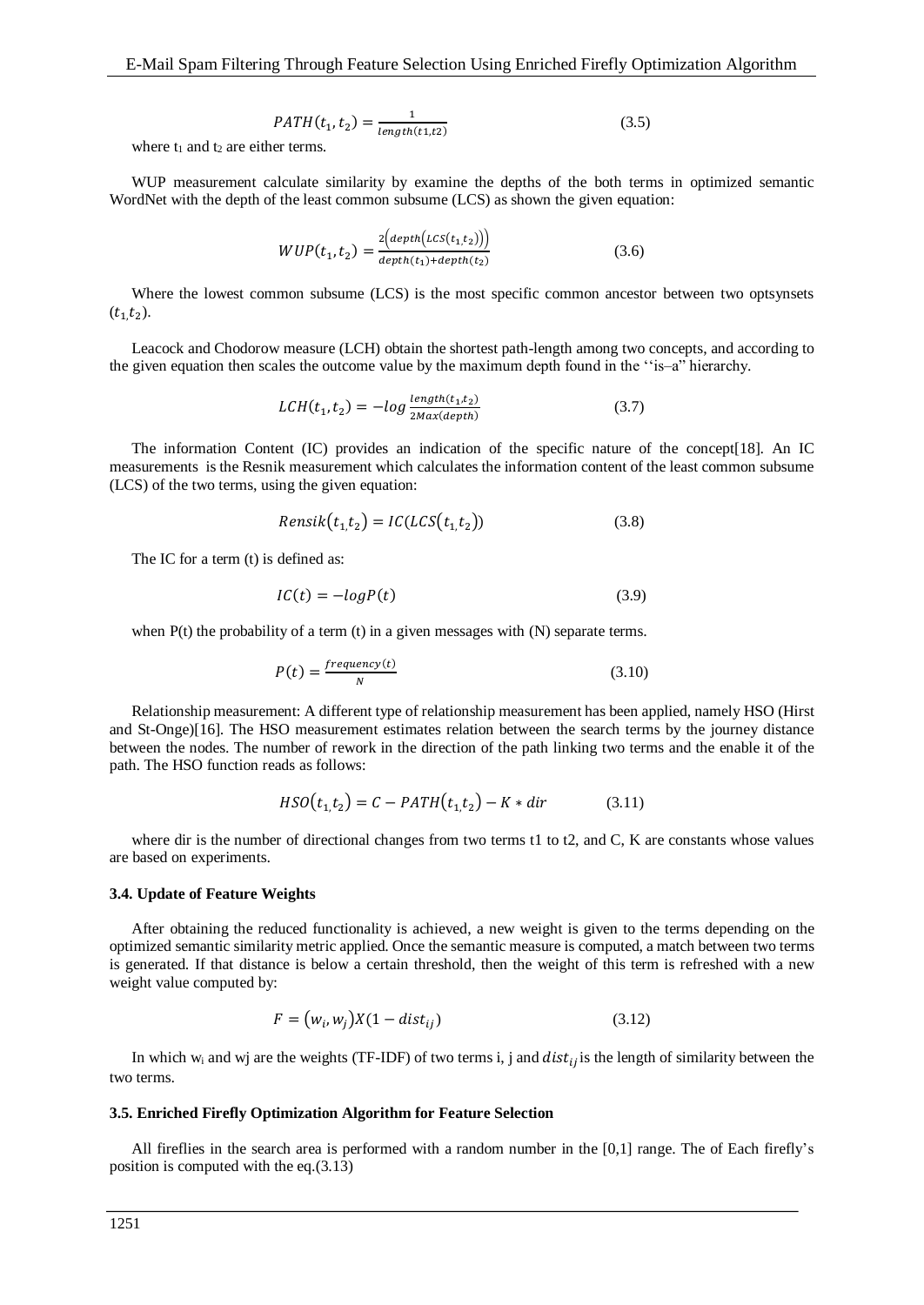$$
x = [v - 1]x Rand[0,1] + 1
$$
 (3.13)  
Where v = top boundary [1,0] and l=bottom boundary [0,0].

The resulting sequence is transformed into a binary sequence by means of the relation in eq (3.14).

$$
b_i = \begin{cases} 1, sigmoid(x) > v[0,1] \\ 0, otherwise \end{cases}
$$
 (3.14)

Where  $x_i$  = location of each firefly, 1 = chance of one function being selected, and 0 = likelihood of a feature not being selected. Each Firefly initiated in the swarm has its own location according to the number generated from each Firefly [4]. In the proposed algorithm, the FF is determined in a way that minimizes the classification error rate on the validation dataset, as demonstrated by eq (3.15).

$$
Error = 100 - A \tag{3.15}
$$

Calculation of every firefly's attractiveness. To compute the degree of attraction β of every Firefly eq.(3.16).

$$
\beta(r) = \beta_0 \times e^{-\gamma r^2} \tag{3.16}
$$

where r = the distance between 2 fireflies,  $\beta$  0 = the attraction of one firefly in the first case (r = 0).

$$
r_{ij} = |x_i - x_j| \tag{3.17}
$$

where  $X =$  legitimate position values of each firefly previously calculated using equation of data gain ratio.

This distance between two fireflies is computed using the hammering distance method, in which every bit of firefly is deducted from the firefly. In this way, the distance is shown as the difference between the binary strings of the both fireflies [6]. This method enhances the ability of the EFA to work more effectively better with binary features than it does with continuous values.

In the swarm, every firefly is swallowed up by a brighter fireflies. In the algorithm, the best firefly position is updated by means of equation (3.18).

$$
x_i = x_i + \beta x (x_j - x_i) + \alpha \times (Rand - 0.5)
$$
\n(3.18)

A two-dimensional stress state consists of three diferent stress components.The normal stresses σyy and σxx and the shear stress  $\sigma xy = \sigma yx$ . Randomness is reduced by different constant rate  $\delta$ , where  $\delta \in [0.95, 0.97]$  so that at the final level of optimization, the value of  $\alpha$  will be maximised, as in equation (3.19).

$$
\alpha = \alpha \times \delta \tag{3.19}
$$

#### *EFOA Algorithm*

- *Step 1: The spam dataset is preprocessed and normalized.*
- *Step 2: Extract the Email features and get synonyms set of a term.*

- *Step 4: Reduce the feature using semantic based path reduction.*
- *Step 5: Calculate the similarity distance between terms for each measure.*
- *Step 6: Calculate the new weight and updated weighted feature.*
- *Step 7: Selecting the best feature using Fireflies.*

*Step 8: Initialize all swarm of n Fireflies.*

*Step 9: Calculate the fitness and the light intensity of each firefly using.eq.(3.16).*

*Step 10: Generate spam optimal topologies using stress method.*

*Step 10: Update the position of best*  $(f_i)$  *using eq.* (3.18)

*Step 11: Get the swarm sorted and locate the best firefly.*

## **4. Results and Discussion**

### **A. Datasets**

*Step 3: Merge the terms that have common synonyms and increase its weight.*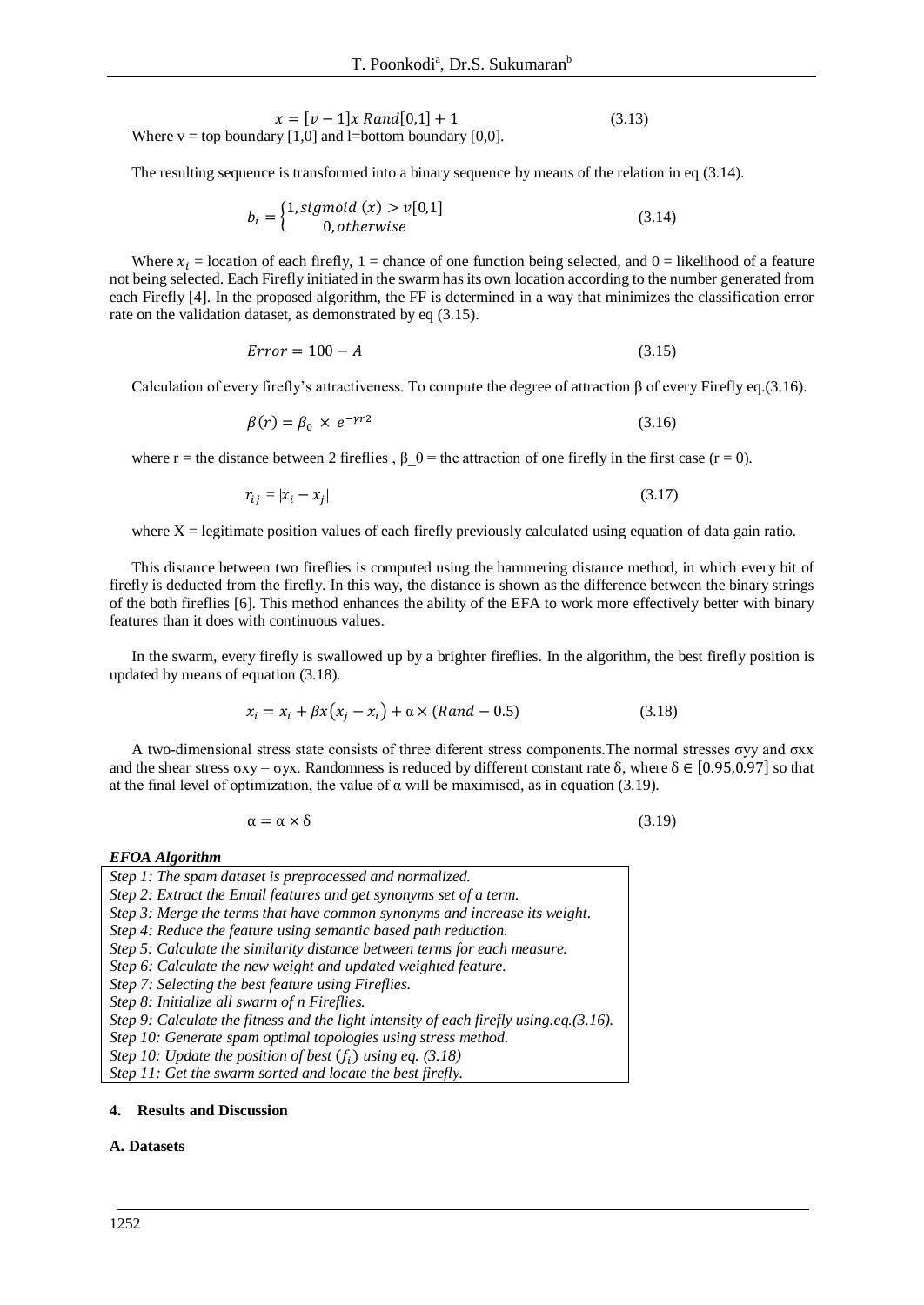Spam dataset is intended to categorize e-mail as Spam or Spam-free.There are 4601 emails and 58 attributes in this dataset. Each instance within SPAM is made up of 58 attributes. Most attributes denote the frequency of a particular word or character in the email which matches the instance. The frst 48 attributes include the frequency of the attribute name within the e-mail. Attributes 49–54 are the number of characters  $\therefore$ ,  $\therefore$   $\therefore$   $\therefore$   $\therefore$   $\therefore$   $\therefore$   $\therefore$   $\therefore$   $\therefore$   $\therefore$   $\therefore$   $\therefore$   $\therefore$   $\therefore$   $\therefore$   $\therefore$   $\therefore$   $\therefore$   $\therefore$   $\therefore$   $\therefore$  ‗# '. Attributes 55 to 57 define the average; longest and total duration of uppercase letters. Attribute 58 specifies the type of mail which is either "nonspam" or "spam".

Enron-Spam is a collection of e-mails consisting of six different datasets each containing ham messages from a single enron corpus user. In six datasets, most emails in Enron 1-3 are legitimate, whereas most emails in Enron 4-6 is spam. This dataset consists of 30,041 electronic messages [17].

### **B. Evaluation Metrics**

Generalized and performing indices are necessary to assess the proposed algorithm in order to compare its results with those of other methods in this respect.

#### **Accuracy**

Accuracy is computed as the percentage of the dataset correctly caregorized by the algorithm. The percentage of total number of properly recognized e-mails defined by the following formula:

$$
Accuracy = \frac{No\ of\ correctly\ classified\ non\ spam\ emails+No\ of\ correctly\ classified\ spam\ emails}{Total\ No\ of\ spam\ emails+Total\ No\ non\ spam\ emails}
$$
 (4.1)

## **Precision**

It indicates the number of jurisdictions which are positively ranked and relevant. High precision demonstrates high pertinence for positive detection.

*Precision* = 
$$
\frac{Correctly classified non spam emails}{correctly classified non spam emails + Falsely classified non spam emails as spam}
$$
 (4.2)

## **Recall**

Spam recall is defined as the probability of correctly classifying spam e-mails as spams, and the legitimate recall is defined as the probability of properly classifying correctly legitimate e-mails. The Recall formulas are listed below:

Recall = 
$$
\frac{Correctly\ classified\ non\ spam\ emails}{correctly\ classified\ non\ spam\ emails +Falsely\ classified\ spam\ emails\ as\ non\ spam} \tag{4.3}
$$

## **False Positive Rate**

The false positive rate defines the error in judgment ratio of legitimate messages as spam. The FPR formulas are listed below:

$$
FPR = \frac{Falsely classified non spam emails as spam}{Falsely classified non spam emails as spam + correctly classified spam emails}
$$
 (4.4)

#### **False Negative Rate**

The false negative rate defines the spam mail misjudging ratio as legitimate. The FNR formulas are listed below:

$$
FNR = \frac{Falsely \ classified \ span \ emails \ as \ non \ spam}{Falsely \ classified \ spam \ emails \ as \ non \ spam + correctly \ classified \ non \ spam \ emails} \tag{4.5}
$$

#### **Time**

It measures the amount of time taken to filtering the spam emails from the database.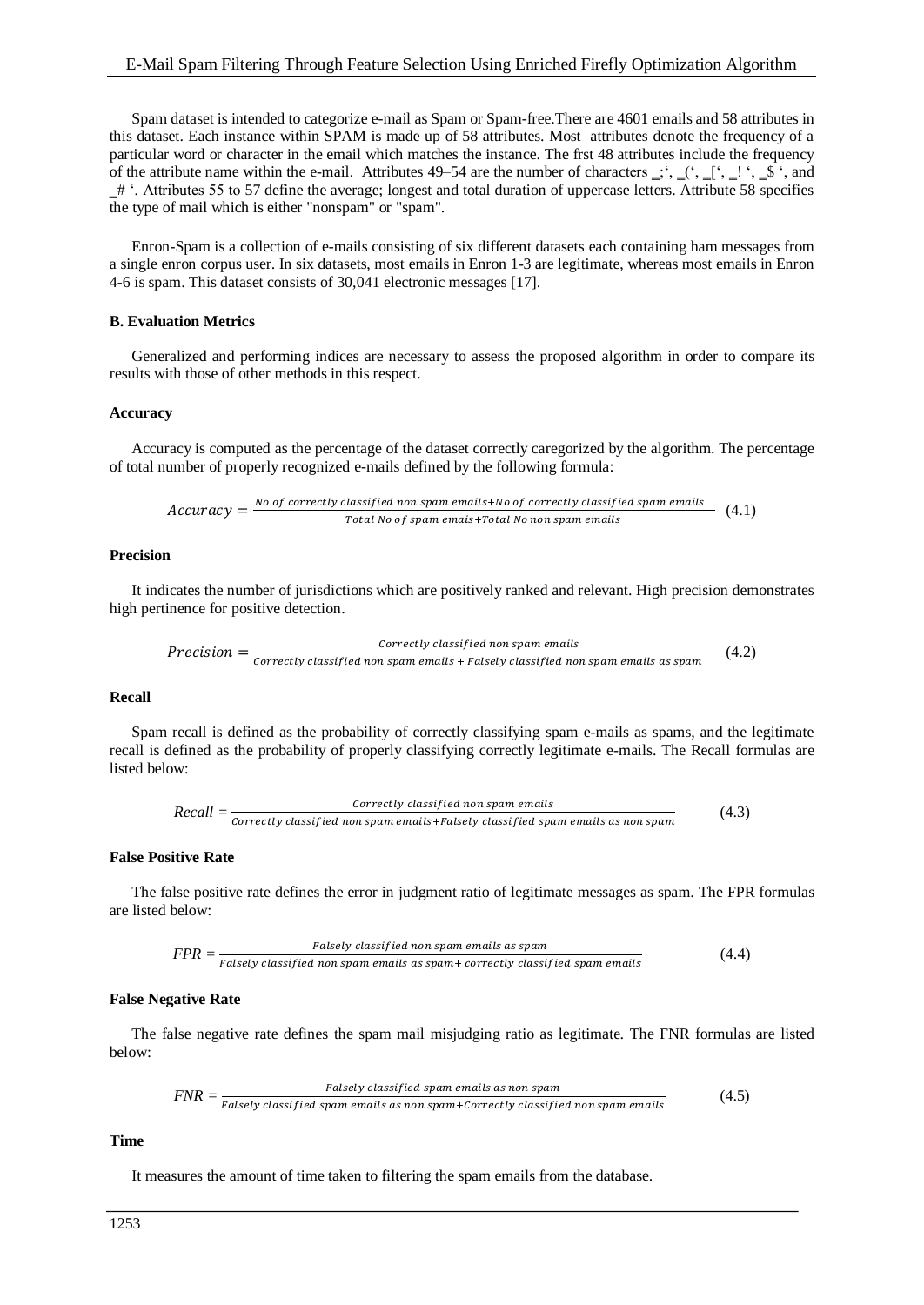## **C. Results**

The proposed method produces high accuracy when compared with previous method.The efficiency of SCA and EFOA is analysed and compared against existing methodologies, namely MLP [15] and SCA [14]. Table 1 shows, performance of filtering accuracy values of spam and non spam messages.

| Tuon Trinoinia of obuni una fion obuni ricculuo riteabule for obuni Dunabel |       |                                                                |       |  |
|-----------------------------------------------------------------------------|-------|----------------------------------------------------------------|-------|--|
| Methods                                                                     |       | Spam Accuracy(%)   Non Spam Accuracy(%)   Over all Accuracy(%) |       |  |
| <b>MLP</b>                                                                  | 91.88 | 94.52                                                          | 93.20 |  |
| <b>SCA</b>                                                                  | 97.51 | 98.33                                                          | 97.92 |  |
| <b>EFOA</b>                                                                 | 97.66 | 98.74                                                          | 98.20 |  |

**Table 1.** Filtering of Spam and Non Spam Accuracy Measure for Spam Dataset

The results shows that the EOFA method shows better filtering of spam and non spam accuracy values when comparing with other existing methods in spam dataset.

| <b>Methods</b> |       | Spam Accuracy(%)   Non Spam Accuracy(%) | Over all Accuracy(%) |
|----------------|-------|-----------------------------------------|----------------------|
| <b>MLP</b>     | 91.12 | 93.52                                   |                      |
| SCA            | 92.39 | 93.97                                   | 93.18                |
| <b>EFOA</b>    | 95.94 | 97.62                                   | 96.78                |

**Table 2.** Filtering of Spam and Non Spam Accuracy Measure for Enron Spam Dataset

The results shows that the EOFA method shows better filtering of spam and non spam accuracy values when comparing with other existing methods within enron spam dataset.Table 3 shows, the performance assessment for the spam datasets.

| Methods     | Precision (%) | Recall $(\%)$ | <b>False Positive Rate</b> | <b>False Negative Rate</b> | Time (Sec) |
|-------------|---------------|---------------|----------------------------|----------------------------|------------|
| <b>MLP</b>  | 93.20         | 91.47         | 0.184                      | 0.211                      |            |
| <b>SCA</b>  | 98.64         | 96.52         | 0.132                      | 0.166                      | 10.4       |
| <b>EFOA</b> | 98.92         | 97.03         | 0.058                      | 0.098                      | 7.4        |

**Table 3.** Performance Measure for Spam Dataset

The EFOA method on spam dataset has better precision, Recall, False Positive Rate,False Negative Rate, time than EFOA method on enron spam dataset.Table 4 shows, performance evaluation of enron spam dataset.

| <b>Table 4.</b> Ferrormance incasure for Emron Spain Datasct |               |                |                            |                            |            |
|--------------------------------------------------------------|---------------|----------------|----------------------------|----------------------------|------------|
| Methods                                                      | Precision (%) | Recall $(\% )$ | <b>False Positive Rate</b> | <b>False Negative Rate</b> | Time (Sec) |
| <b>MLP</b>                                                   | 91.94         | 88.91          | 0.206                      | 0.279                      |            |
| <b>SCA</b>                                                   | 94.10         | 92.16          | 0.153                      | 0.197                      | 11.9       |
| <b>EFOA</b>                                                  | 97.19         | 95.28          | 0.076                      | 0.142                      | 8.8        |

**Table 4.** Performance Measure for Enron Spam Dataset

This results shows the comparison between spam and enron spam datasets in terms of Precision,Recall,False Positive Rate, False Negative Rate, Time on different Methods. From this analysis, it is proved that the proposed EFOA takes less time than SCA for Email spam filtering on spam and enron spam datasets.

### **5. Conclusion**

In this article, EFOA is proposed to effectively deal with the space and time complexity problem in the context of email spam filtering system. The optimized semantic WordNet is employed to clean the noise data and reduce the large number of text features extracted from the email. In optimized semantic WordNet, Semantic-based reduction and Features weights updated are used for better feature reduction and representation. After selecting best features are fed into ANN classfier technique and classify the spam and non-spam of email messages. The experiments are carried out in a spam dataset and the experimental results demonstrate that the proposed EFOA is better than the existing SCA method.

### **References**

- 1. Mujtaba, G., Shuib, L., Raj, R.G., Majeed, N., & Al-Garadi, M.A. (2017). Email classification research trends: review and open issues. IEEE Access, 5, 9044-9064.
- 2. Idris, I., & Selamat, A. (2014). Improved email spam detection model with negative selection algorithm and particle swarm optimization. Applied Soft Computing, 22, 11-27.